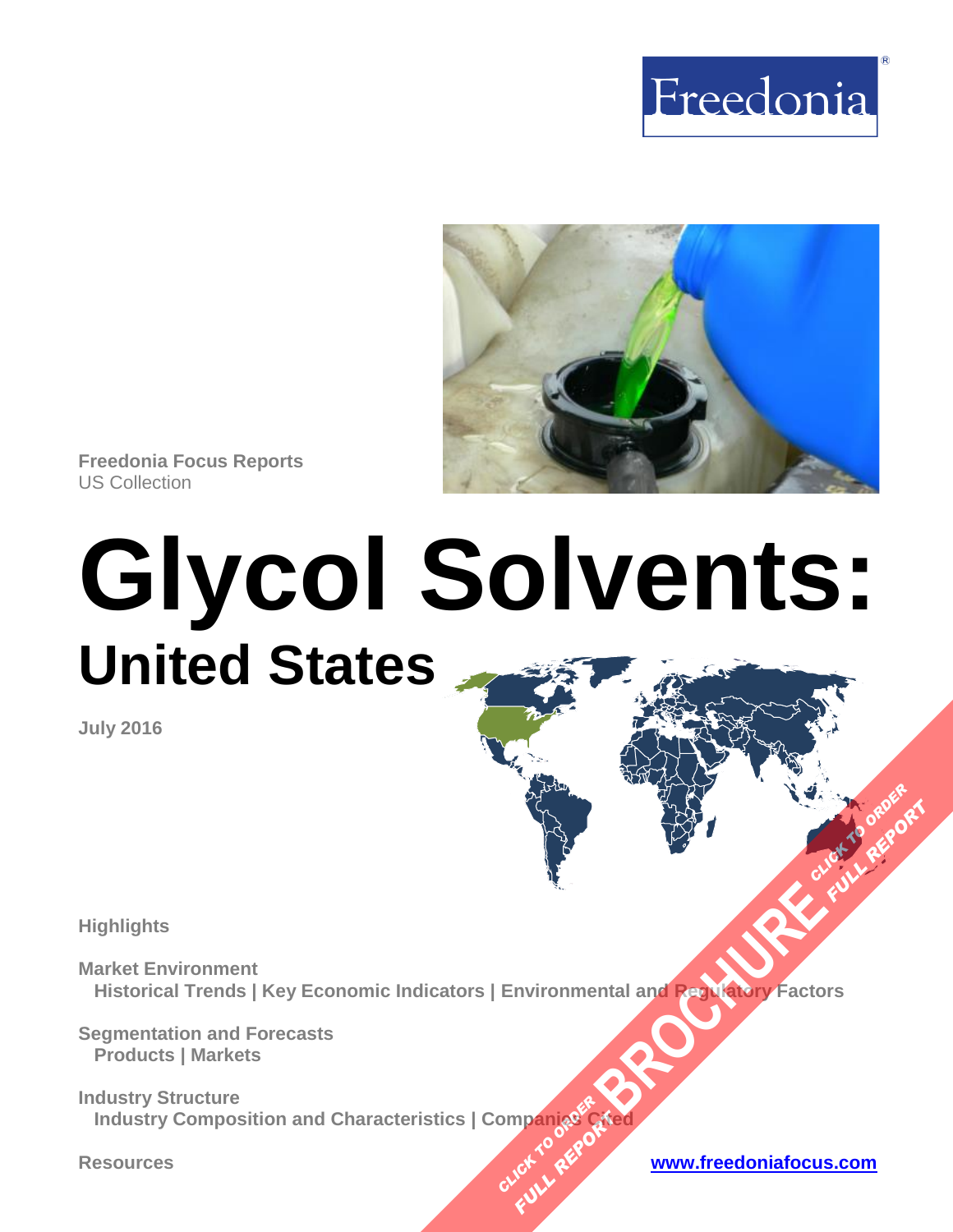## <span id="page-1-0"></span>ABOUT THIS REPORT

## Scope & Method

This report forecasts US glycol solvent demand in pounds and US dollars at the manufacturers' level to 2020. Total demand in pounds and dollars is segmented by product in terms of:

- propylene glycol (PG)
- e-series glycol ethers
- ethylene glycol (EG)
- p-series glycol ethers
- other products such as dipropylene, diethylene, and triethylene glycol.

Antifreeze, or engine coolant, is not considered a solvent application in the scope of this report. Previously, this application was counted in the transportation market and made up a large part of EG solvent demand. However, as an antifreeze additive EG is not actually acting as a solvent: it transfers heat without dissolving another substance. Contrast this to deicers, which are still included in this report: they also keep the cold from causing a substance to freeze, but they do so by dissolving the substance and composing a solution with a lower freezing point.

Total demand in pounds is also segmented by market as follows:

- paint and coatings
- cleaning products
- transportation
- printing inks
- other markets such as cosmetics and toiletries, adhesives and sealants, and chemical processing.

To illustrate historical trends, total demand in pounds and dollars is provided in annual series from 2005 to 2015; the various segments are reported at five-year intervals for 2010 and 2015.

This report quantifies trends in various measures of growth. Growth (or decline) expressed as an average annual growth rate (AAGR) is the least squares growth rate, which takes into account all available datapoints over a period. Growth calculated as a compound annual growth rate (CAGR) employs, by definition, only the first and last datapoints over a period. The CAGR is used to describe forecast growth, defined as the expected trend beginning in the base year and ending in the forecast year. Readers are encouraged to consider historical volatility when assessing particular annual values along the forecast trend, including in the forecast year.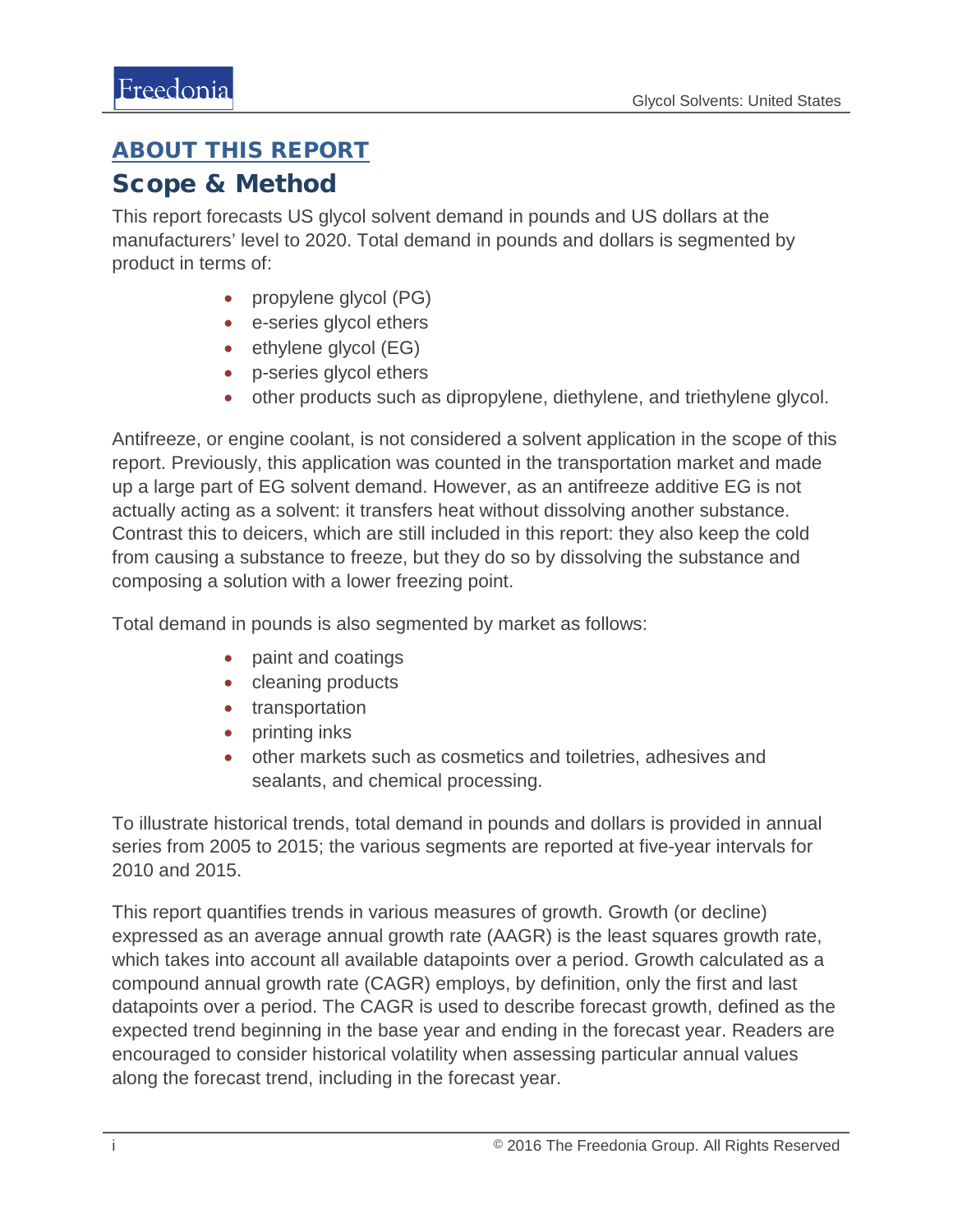Key macroeconomic indicators are also provided at five-year intervals with CAGRs for the years corresponding to other reported figures. Other various topics, including profiles of pertinent leading suppliers, are covered in this report. A full outline of report items by page is available in the [Table of Contents.](#page-3-0)

## Sources

*Glycol Solvents: United States* (FF35084) is based on *[Solvents](http://www.freedoniagroup.com/DocumentDetails.aspx?ReferrerId=FL-FOCUS&studyid=3429)*, a comprehensive industry study published by The Freedonia Group in July 2016. Reported findings represent the synthesis and analysis of data from various primary, secondary, macroeconomic, and demographic sources including:

- firms participating in the industry, and their suppliers and customers
- government/public agencies
- national, regional, and international non-governmental organizations
- trade associations and their publications
- the business and trade press
- indicator forecasts by The Freedonia Group
- the findings of other industry studies by The Freedonia Group.

Specific sources and additional resources are listed in the [Resources](#page-4-0) section of this publication for reference and to facilitate further research.

## Industry Codes

The topic of this report is related to the following industry codes:

| <b>NAICS/SCIAN 2007</b>                       |                                                                                                                        | <b>SIC</b>                     |                                                                                                                                             |
|-----------------------------------------------|------------------------------------------------------------------------------------------------------------------------|--------------------------------|---------------------------------------------------------------------------------------------------------------------------------------------|
| North American Industry Classification System |                                                                                                                        | <b>Standard Industry Codes</b> |                                                                                                                                             |
| 324110<br>325110<br>325199                    | <b>Petroleum Refineries</b><br><b>Petrochemical Manufacturing</b><br>All Other Basic Organic Chemical<br>Manufacturing | 2865<br>2869<br>2911           | Cyclic Organic Crudes and Intermediates,<br>and Organic Dyes and Pigments<br>Industrial Organic Chemicals, NEC<br><b>Petroleum Refining</b> |

## Copyright & Licensing

The full report is protected by copyright laws of the United States of America and international treaties. The entire contents of the publication are copyrighted by The Freedonia Group.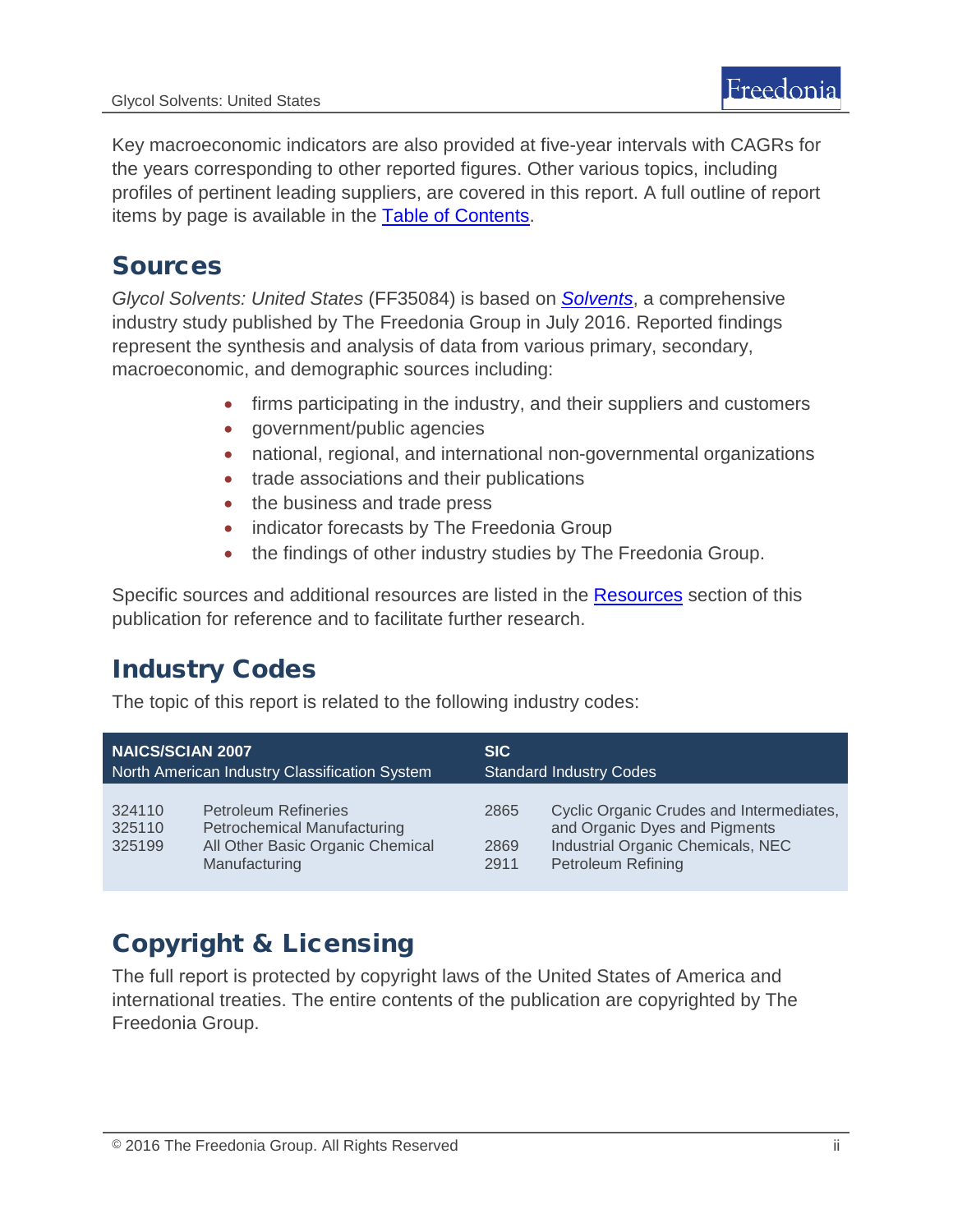## <span id="page-3-0"></span>**Table of Contents**

#### **Section**

### Page

| Table 1   Key Indicators for US Glycol Solvent Demand; 2010, 2015, 2020 (2009US\$ bil)  4 |  |
|-------------------------------------------------------------------------------------------|--|
|                                                                                           |  |
|                                                                                           |  |
|                                                                                           |  |
|                                                                                           |  |
|                                                                                           |  |
|                                                                                           |  |
|                                                                                           |  |
|                                                                                           |  |
|                                                                                           |  |
|                                                                                           |  |
| Chart 4   US Glycol Solvent Demand by Product Share; 2010, 2015, 2020 (% of mil lbs)  14  |  |
|                                                                                           |  |
| Chart 5   US Glycol Solvent Demand by Market; 2010, 2015, 2020 (mil lbs)  15              |  |
|                                                                                           |  |
|                                                                                           |  |
|                                                                                           |  |
|                                                                                           |  |
|                                                                                           |  |
| Chart 6   US Glycol Solvent Demand by Market Share; 2010, 2015, 2020 (%) 21               |  |
|                                                                                           |  |
|                                                                                           |  |
|                                                                                           |  |
|                                                                                           |  |
|                                                                                           |  |
|                                                                                           |  |
|                                                                                           |  |

To return here, click on any Freedonia logo or the Table of Contents link in report footers.<br>PDF bookmarks are also available for navigation.